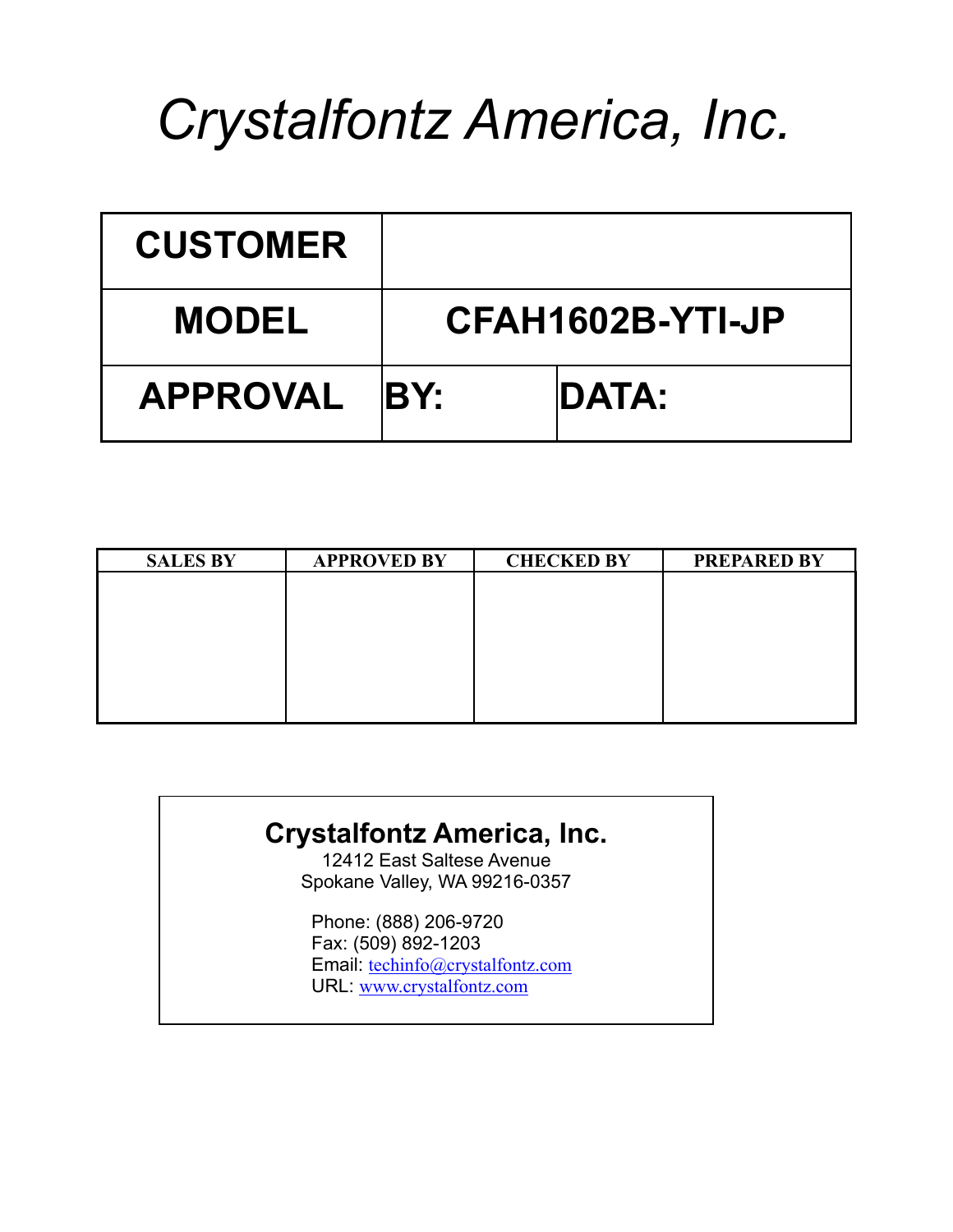## **Contents**

- 1.Module Classification Information
- 2.Precautions in use of LCD Modules
- 3.General Specification
- 4.Absolute Maximum Ratings
- 5.Electrical Characteristics
- 6.Optical Characteristics
- 7.Interface Pin Function
- 8.Contour Drawing & Block Diagram
- 9.Function Description
- 10.Character Generator ROM Pattern
- 11.Instruction Table
- 12.Timing Characteristics
- 13.Initializing of LCM
- 14.Reliability
- 15.Backlight Information
- 16. Inspection specification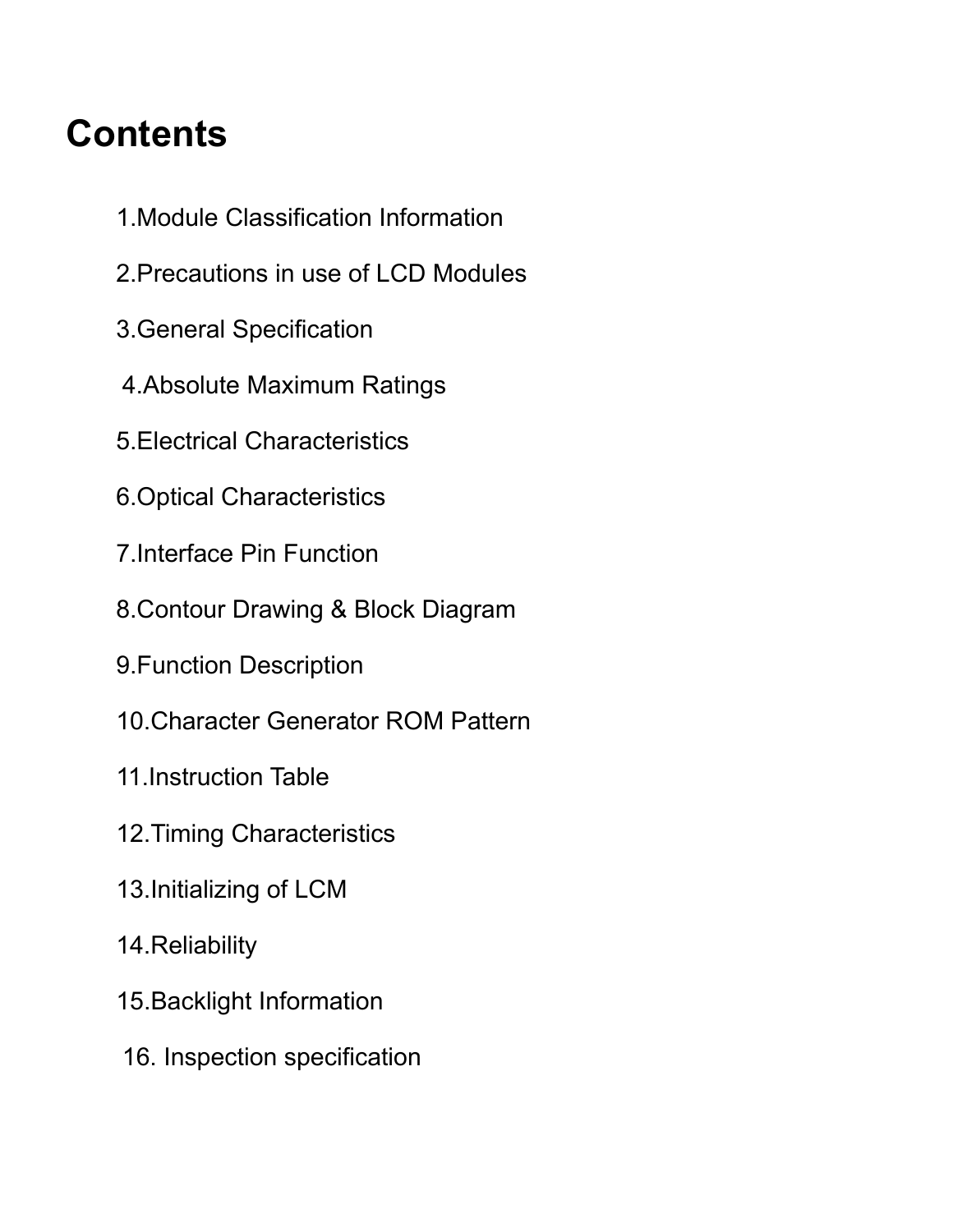### **1.Module Classification Information**

| <b>CFA H</b> | 1602 | В<br>____ | YTI        | <b>JP</b> |
|--------------|------|-----------|------------|-----------|
|              |      | (4)       | 5) (6) (7) |           |

| $\circled{0}$      | Brand: Crystalfontz America, Inc.              |                                            |                                                                    |  |  |  |  |
|--------------------|------------------------------------------------|--------------------------------------------|--------------------------------------------------------------------|--|--|--|--|
| $^{\circledR}$     | Display Type: H→Character Type, G→Graphic Type |                                            |                                                                    |  |  |  |  |
| $\overline{\circ}$ |                                                | Display Font: Character 16 words, 2 Lines. |                                                                    |  |  |  |  |
| $\circledA$        | Model serial no. <b>B</b>                      |                                            |                                                                    |  |  |  |  |
| $\circledS$        | <b>Backlight Type:</b>                         | $N \rightarrow W$ ithout backlight         | $T\rightarrow$ LED, White                                          |  |  |  |  |
|                    |                                                | $B \rightarrow EL$ , Blue green            | A→LED, Amber                                                       |  |  |  |  |
|                    |                                                | $D \rightarrow EL$ , Green                 | $R\rightarrow$ LED, Red                                            |  |  |  |  |
|                    |                                                | W→EL, White                                | $O \rightarrow$ LED, Orange                                        |  |  |  |  |
|                    |                                                | $F \rightarrow CCFL$ , White               | G→LED, Green                                                       |  |  |  |  |
|                    |                                                | Y→LED, Yellow Green                        |                                                                    |  |  |  |  |
| $^{\circledR}$     | LCD Mode:                                      | $B\rightarrow TN$ Positive, Gray           | $T \rightarrow FSTN$ Negative                                      |  |  |  |  |
|                    |                                                | $N \rightarrow TN$ Negative,               |                                                                    |  |  |  |  |
|                    |                                                | G→STN Positive, Gray                       |                                                                    |  |  |  |  |
|                    |                                                | Y→STN Positive, Yellow Green               |                                                                    |  |  |  |  |
|                    |                                                | M→STN Negative, Blue                       |                                                                    |  |  |  |  |
|                    |                                                | $F \rightarrow FSTN$ Positive              |                                                                    |  |  |  |  |
| $\circledcirc$     | <b>LCD Polarize</b>                            | $A \rightarrow$ Reflective, N.T, 6:00      | H→Transflective, W.T,6:00                                          |  |  |  |  |
|                    | Type/<br>Temperature                           | D $\rightarrow$ Reflective, N.T, 12:00     | K→Transflective, W.T,12:00                                         |  |  |  |  |
|                    | range/ View                                    | G→Reflective, W. T, 6:00                   | $C\rightarrow$ Transmissive, N.T,6:00                              |  |  |  |  |
|                    | direction                                      | $J\rightarrow$ Reflective, W. T, 12:00     | F→Transmissive, N.T,12:00                                          |  |  |  |  |
|                    |                                                | $B\rightarrow$ Transflective, N.T,6:00     | $ I \rightarrow$ Transmissive, W. T, 6:00                          |  |  |  |  |
|                    |                                                |                                            | E→Transflective, N.T.12:00 $ L\rightarrow$ Transmissive, W.T,12:00 |  |  |  |  |
| $^{\circledR}$     | Special Code                                   | JP: English and Japanese standard font     |                                                                    |  |  |  |  |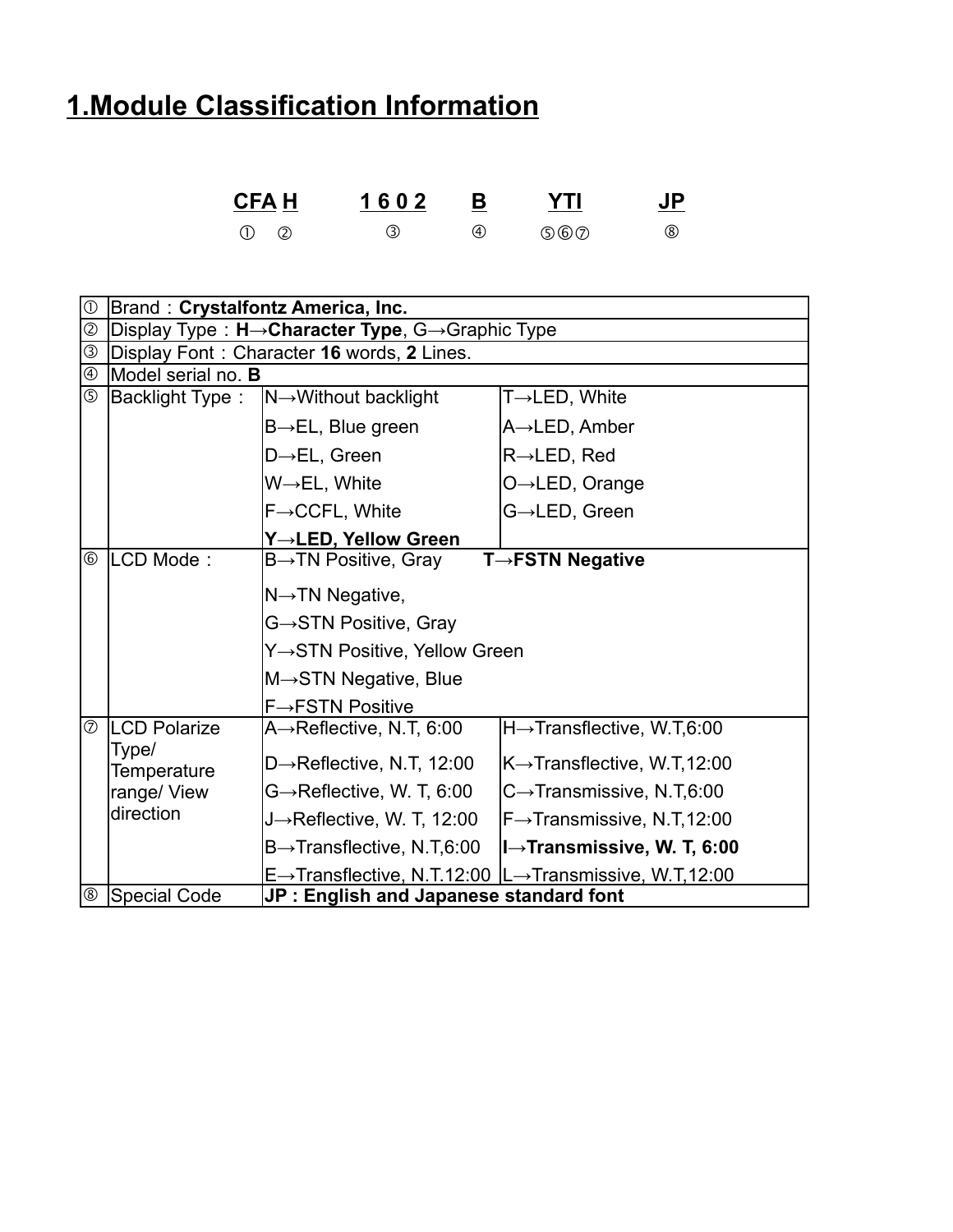### **2.Precautions in use of LCD Modules**

- (1)Avoid applying excessive shocks to the module or making any alterations or modifications to it.
- (2)Don't make extra holes on the printed circuit board, modify its shape or change the components of LCD module.
- (3)Don't disassemble the LCM.
- (4)Don't operate it above the absolute maximum rating.
- (5)Don't drop, bend or twist LCM.
- (6)Soldering: only to the I/O terminals.
- (7)Storage: please storage in anti-static electricity container and clean environment.

### **3.General Specification**

| <b>Item</b>           | <b>Dimension</b>                   | <b>Unit</b> |  |  |  |
|-----------------------|------------------------------------|-------------|--|--|--|
| Number of Characters  | 16 characters x 2 Lines            |             |  |  |  |
| Module dimension      | 80.0 x 36.0 x 13.5 (Maximum)       | mm          |  |  |  |
| View area             | 66.0 x 16.0                        | mm          |  |  |  |
| Active area           | 56.2 x 11.5                        | mm          |  |  |  |
| Dot size              | $0.55 \times 0.65$                 | mm          |  |  |  |
| Dot pitch             | $0.60 \times 0.70$                 | mm          |  |  |  |
| Character size        | $2.95 \times 5.55$                 | mm          |  |  |  |
| Character pitch       | $3.55 \times 5.95$                 | mm          |  |  |  |
| LCD type              | <b>FSTN Negative Transmissive,</b> |             |  |  |  |
| Duty                  | 1/16                               |             |  |  |  |
| View direction        | 6 o'clock                          |             |  |  |  |
| <b>Backlight Type</b> | <b>LED Yellow Green</b>            |             |  |  |  |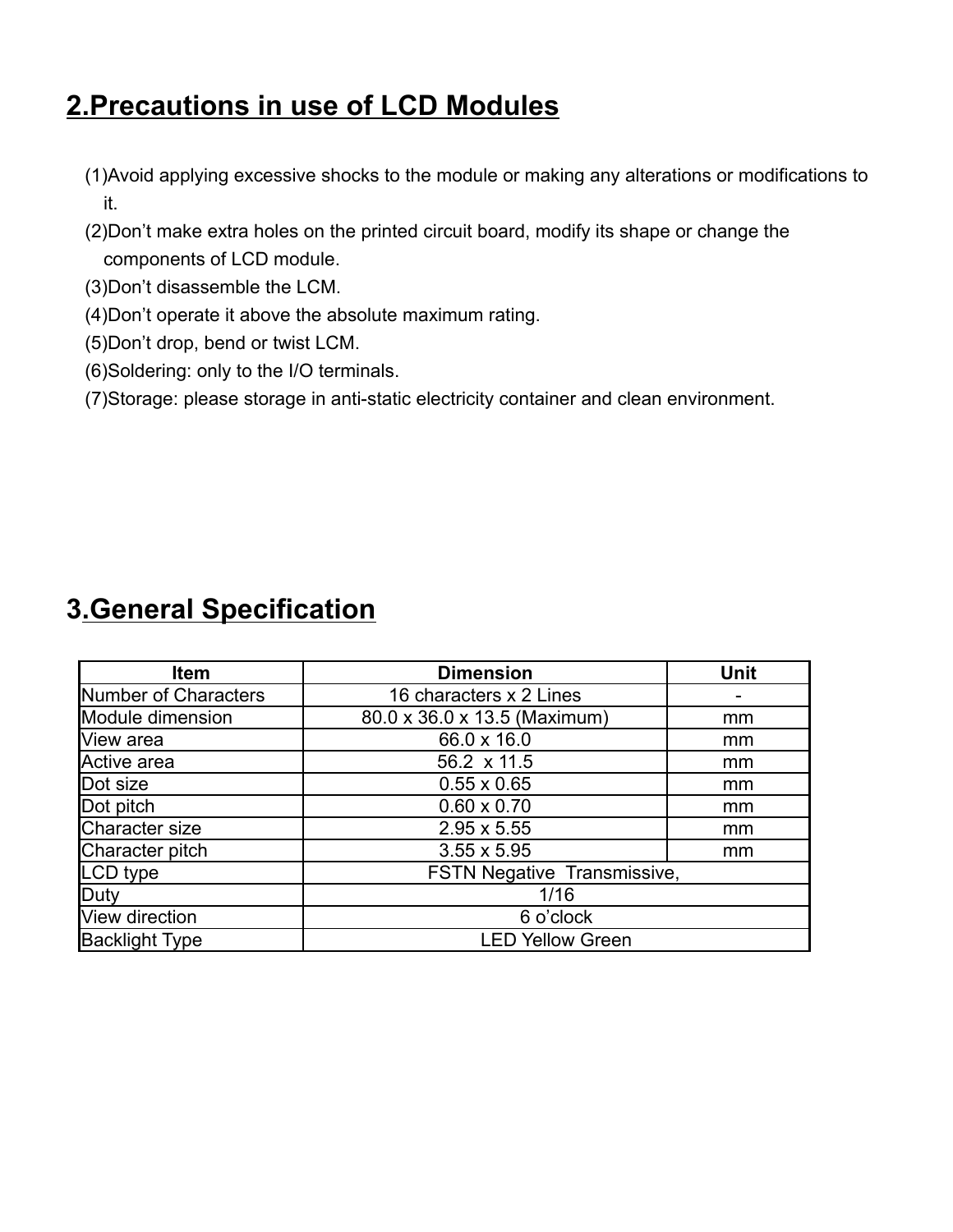### **4.Absolute Maximum Ratings**

| <b>Item</b>              | <b>Symbol</b>              | Min                        | <b>Typ</b>               | <b>Max</b>      | Unit        |
|--------------------------|----------------------------|----------------------------|--------------------------|-----------------|-------------|
| Operating Temperature    | $\mathsf{T}_{\mathsf{OP}}$ | $-20$                      | $\overline{\phantom{a}}$ | $+70$           | $^{\circ}C$ |
| Storage Temperature      | <b>ST</b>                  | $-30$                      | $\overline{\phantom{a}}$ | $+80$           | $^{\circ}C$ |
| Input Voltage            |                            | $\mathsf{V}_{\mathsf{ss}}$ | $\overline{\phantom{0}}$ | V <sub>DD</sub> |             |
| Supply Voltage For Logic | $V$ dd- $V_{SS}$           | $-0.3$                     | $\overline{\phantom{0}}$ |                 |             |
| Supply Voltage For LCD   | $V_{DD}$ - $V_0$           | $-0.3$                     |                          | 13              |             |

### **5.Electrical Characteristics**

| <b>Item</b>           | Symbol                     | <b>Condition</b>         | Min                        | <b>Typ</b> | <b>Max</b>                 | <b>Unit</b> |
|-----------------------|----------------------------|--------------------------|----------------------------|------------|----------------------------|-------------|
| Supply Voltage        | $V_{DD}$ - $V_{SS}$        |                          | 4.5                        | 5.0        | 5.5                        | V           |
| <b>For Logic</b>      |                            |                          |                            |            |                            |             |
| Supply Voltage        | $V_{DD}$ - $V_0$           | Ta=-20°C                 |                            |            | 5.2                        | V           |
| <b>IFor LCD</b>       |                            | Ta= $25^{\circ}$ C       |                            | 3.7        |                            | V           |
|                       |                            | Ta=70 $\degree$ C        | 3.2                        |            |                            | V           |
| Input High Volt.      | $\mathsf{V}_{\mathsf{IH}}$ |                          | $3.5 V_{DD}$               |            | $\mathsf{V}_{\texttt{DD}}$ | V           |
| Input Low Volt.       | $\mathsf{V}_{\mathsf{IL}}$ | $\overline{\phantom{a}}$ | $\mathsf{V}_{\mathsf{SS}}$ |            | 0.6                        | V           |
| Output High Volt.     | $\mathsf{V}_{\mathsf{OH}}$ |                          | 2.4                        |            |                            | $\vee$      |
| Output Low Volt.      | $\mathsf{V}_{\mathsf{OL}}$ |                          |                            |            | 0.4                        | $\vee$      |
| <b>Supply Current</b> | l <sub>DD</sub>            | $V_{DD} = 5.0 V$         | 1.0                        | 1.2        | 1.5                        | mA          |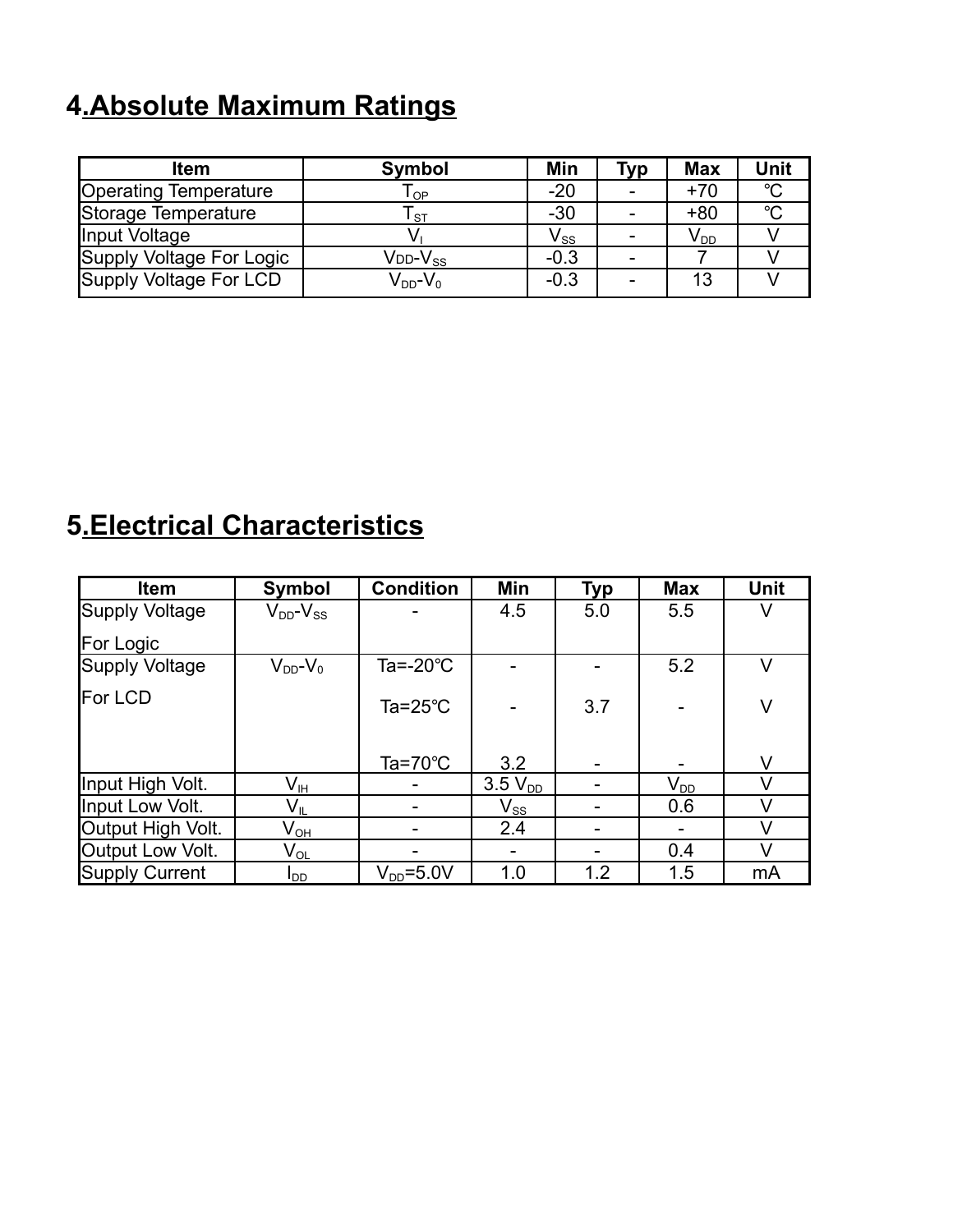### **6.Optical Characteristics**

| <b>Item</b>          | <b>Symbol</b>         | <b>Condition</b>  | Min   | <b>Typ</b> | <b>Max</b> | <b>Unit</b> |
|----------------------|-----------------------|-------------------|-------|------------|------------|-------------|
| View Angle           | $\theta(V)$           | CR <sup>2</sup> 2 | 30    |            | 60         | deg         |
|                      | $(\mathsf{H})\varphi$ | CR <sup>2</sup> 2 | $-45$ |            | 45         | deg         |
| Contrast Ratio       | <b>CR</b>             |                   |       | 5          |            |             |
| <b>Response Time</b> | T rise                |                   |       | 150        | 200        | ms          |
|                      | T fall                |                   |       | 150        | 200        | ms          |



#### **Definition of Operation Voltage (Vop) Definition of Response Time (Tr, Tf)**



#### **Conditions :**

Operating Voltage : Vop Viewing Angle(θ,φ) : 0°, 0° Frame Frequency : 64 HZ Driving Waveform : 1/N duty , 1/a bias **Definition of viewing angle(CR≧2)** 

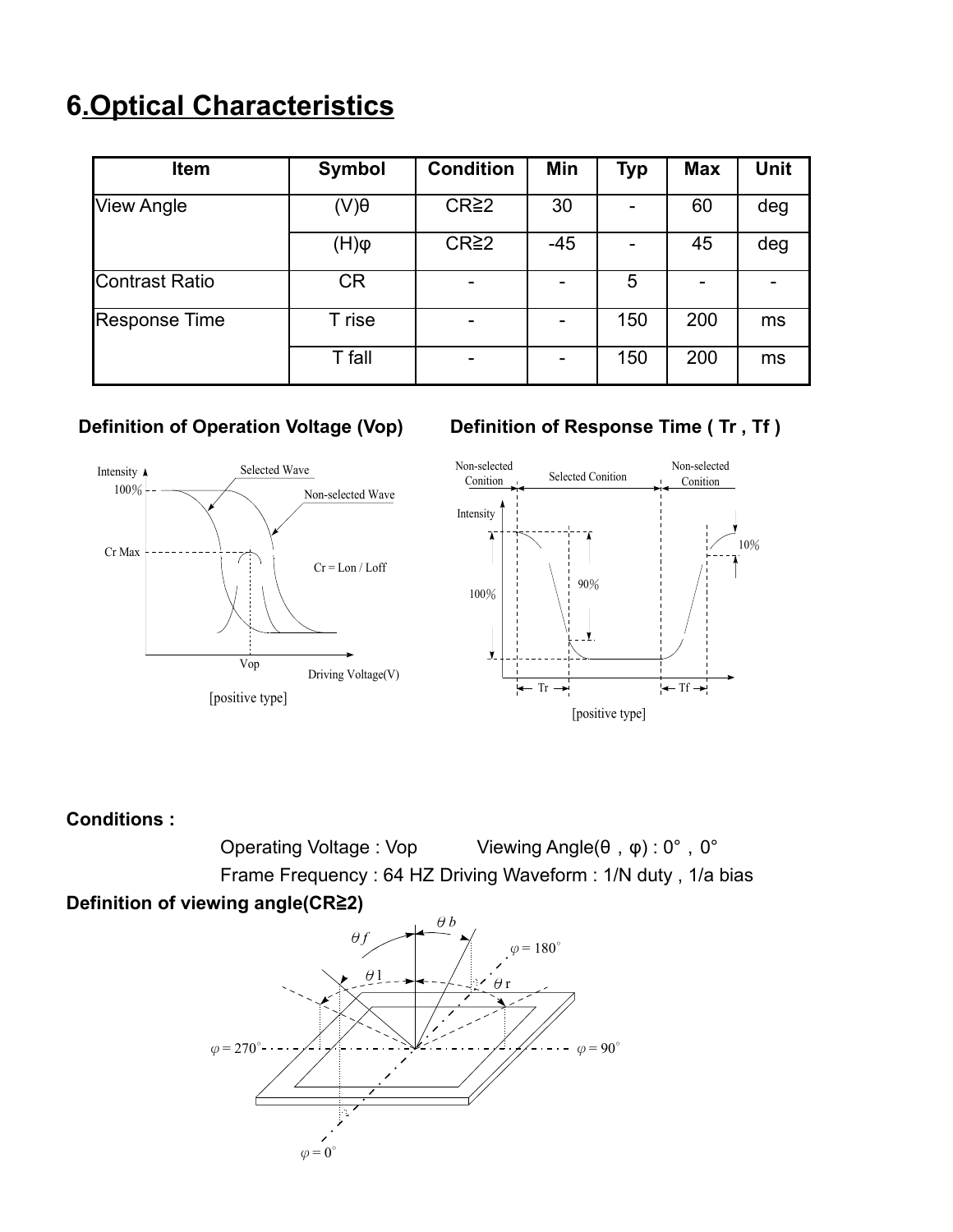### **7.Interface Pin Function**

| Pin No.        | Symbol                     | Level                    | <b>Description</b>                       |
|----------------|----------------------------|--------------------------|------------------------------------------|
| 1              | $\mathsf{V}_{\texttt{SS}}$ | 0 <sub>V</sub>           | Ground                                   |
| $\overline{2}$ | $V_{DD}$                   | 5.0V                     | Supply Voltage for logic                 |
| 3              | VO                         | (Variable)               | Operating voltage for LCD                |
| $\overline{4}$ | <b>RS</b>                  | H/L                      | H: DATA, L: Instruction code             |
| 5              | R/W                        | H/L                      | H: Read(MPU→Module) L: Write(MPU→Module) |
| 6              | E                          | $H, H \rightarrow L$     | Chip enable signal                       |
| $\overline{7}$ | DB <sub>0</sub>            | H/L                      | Data bus line                            |
| 8              | DB1                        | H/L                      | Data bus line                            |
| 9              | DB <sub>2</sub>            | H/L                      | Data bus line                            |
| 10             | DB <sub>3</sub>            | H/L                      | Data bus line                            |
| 11             | DB4                        | H/L                      | Data bus line                            |
| 12             | DB <sub>5</sub>            | H/L                      | Data bus line                            |
| 13             | DB <sub>6</sub>            | H/L                      | Data bus line                            |
| 14             | DB7                        | H/L                      | Data bus line                            |
| 15             | A                          |                          | $LED +$                                  |
| 16             | K                          | $\overline{\phantom{0}}$ | LED -                                    |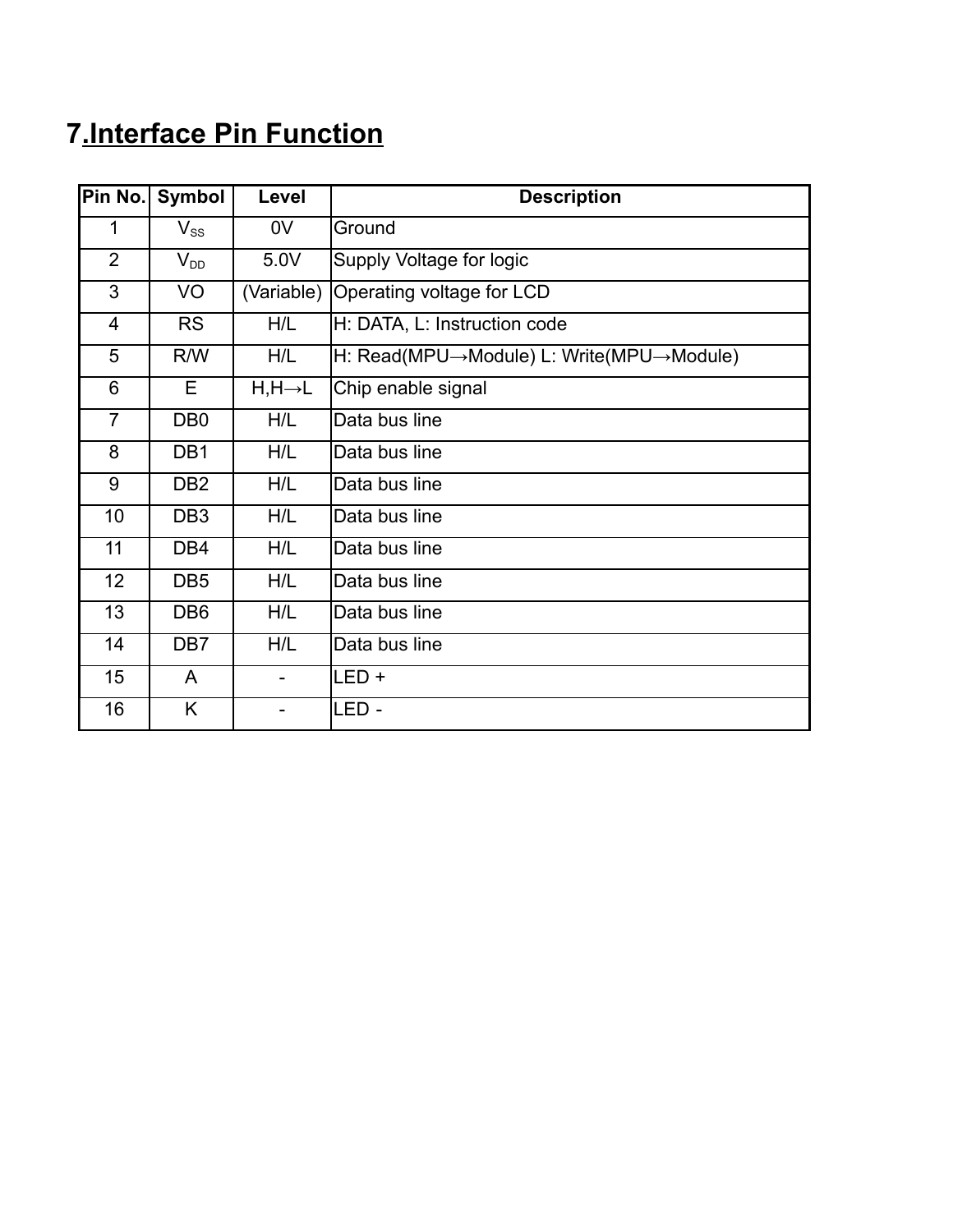### 8.Contour Drawing &Block Diagram

See next page for Contour Drawing.



| Character located 1 2 3 4 5 6 7 8 9 10 11 12 13 14 15 16          |  |  |  |  |  |  |  |  |
|-------------------------------------------------------------------|--|--|--|--|--|--|--|--|
| DDRAM address $[00]01]02]03]04]05]06[07]08]09[0A]0B[0C]0D[0E]0F]$ |  |  |  |  |  |  |  |  |
| DDRAM address 40 41 42 43 44 45 46 47 48 49 4A 4B 4C 4D 4E 4F     |  |  |  |  |  |  |  |  |

| PIN NO. | SYMBOL           |
|---------|------------------|
| 1       | <b>Vss</b>       |
| 2       | Vdd              |
| 3       | Vo               |
| 4       | <b>RS</b>        |
| 5       | $R/\overline{W}$ |
| 6       | E                |
| 7       | DB <sub>0</sub>  |
| 8       | DB1              |
| 9       | DB <sub>2</sub>  |
| 10      | DB <sub>3</sub>  |
| 11      | DB4              |
| 12      | D <sub>B5</sub>  |
| 13      | DB <sub>6</sub>  |
| 14      | DB7              |
| 15      | A/Vee            |
| 16      | K                |
|         |                  |

LED Backlight Drive Method

*Drive from A,K or Pin 15, Pin 16.*

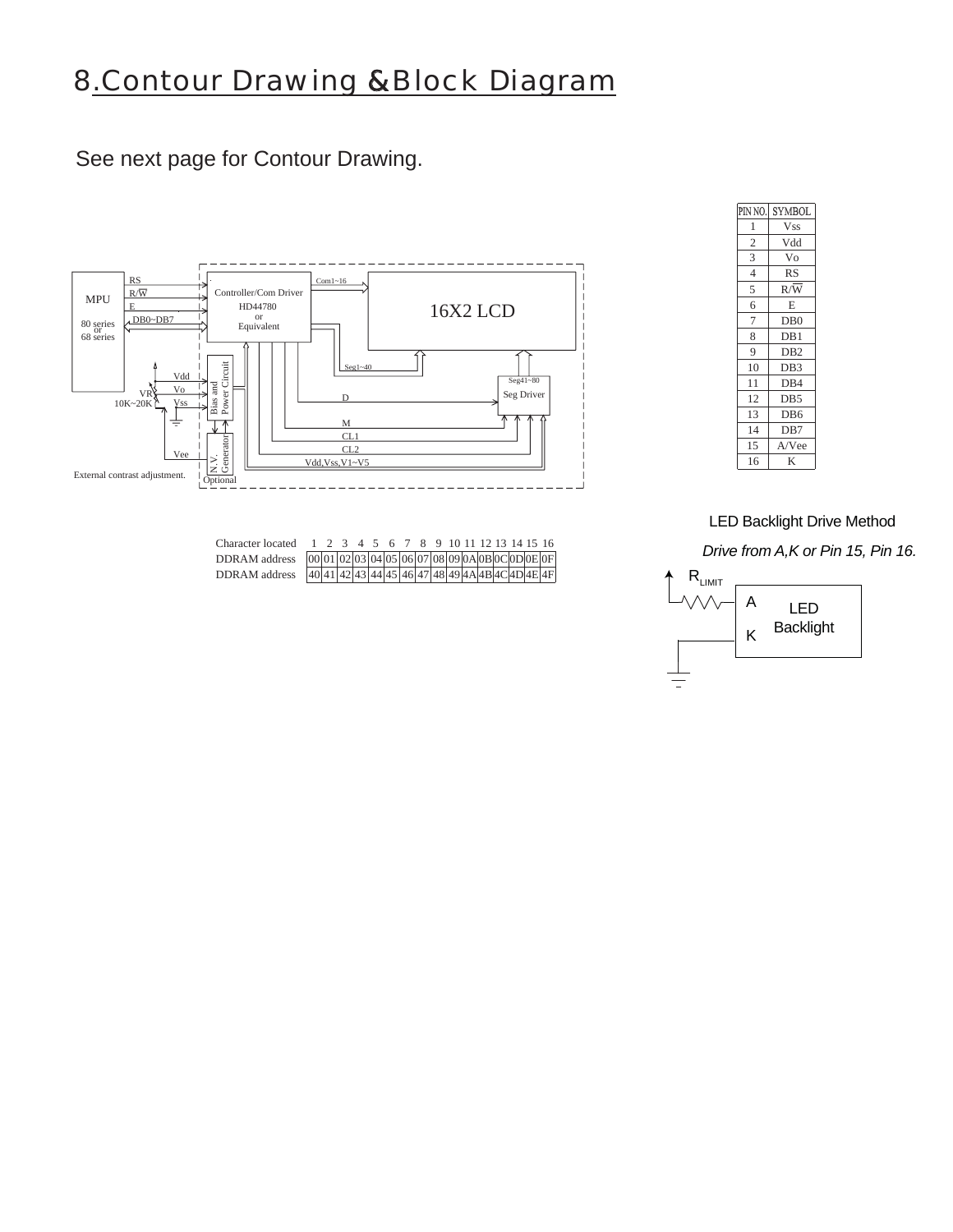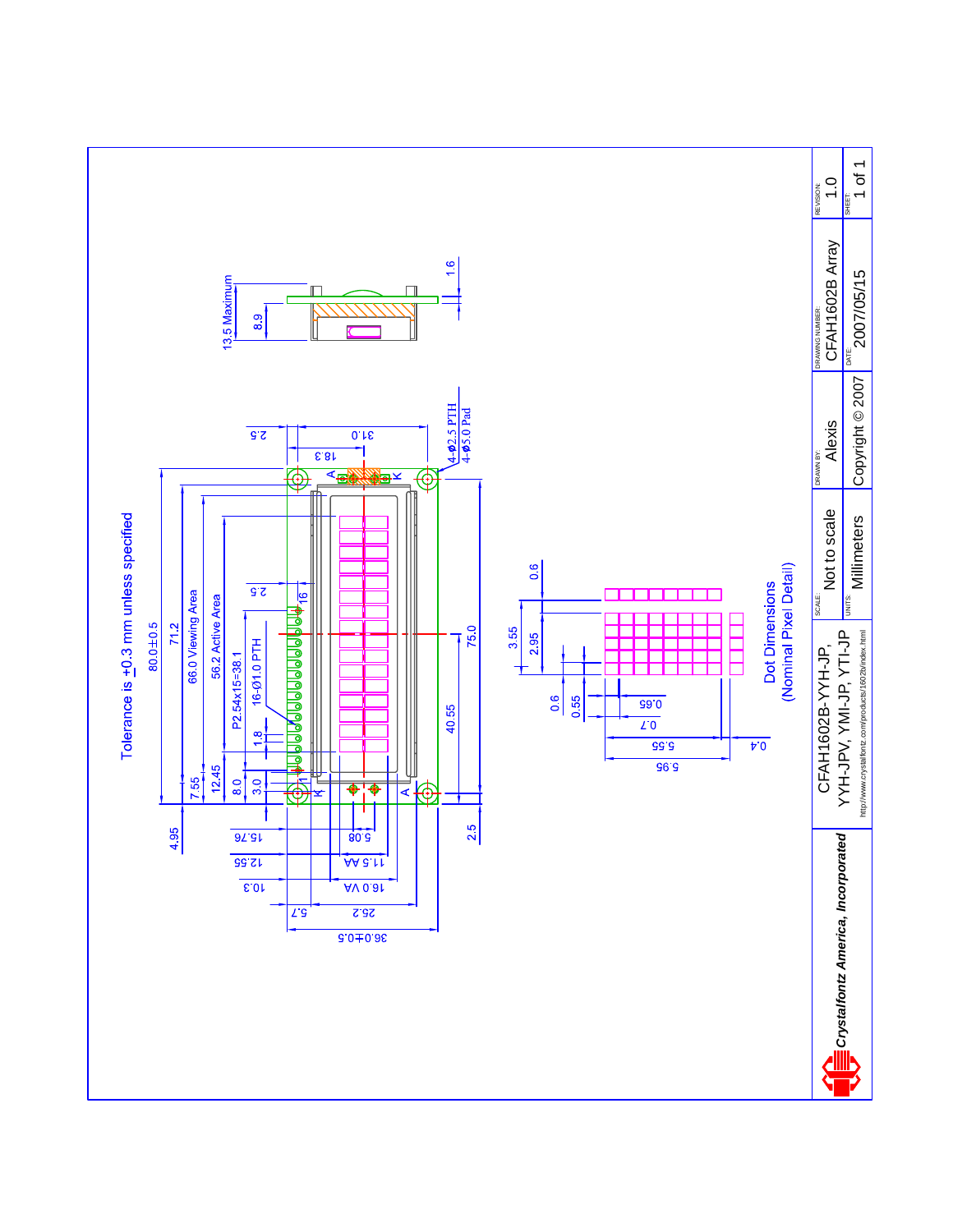### **9.Function Description**

 The LCD display Module is built in a LSI controller, the controller has two 8-bit registers, an instruction register (IR) and a data register (DR).

The IR stores instruction codes, such as display clear and cursor shift, and address information for display data RAM (DDRAM) and character generator (CGRAM). The IR can only be written from the MPU. The DR temporarily stores data to be written or read from DDRAM or CGRAM. When address information is written into the IR, then data is stored into the DR from DDRAM or CGRAM. By the register selector (RS) signal, these two registers can be selected.

| <b>RS</b>      | R/W | <b>Operation</b>                                        |
|----------------|-----|---------------------------------------------------------|
| $\overline{0}$ |     | IR write as an internal operation (display clear, etc.) |
|                |     | Read busy flag (DB7) and address counter (DB0 to DB7)   |
|                |     | Write data to DDRAM or CGRAM (DR to DDRAM or CGRAM)     |
|                |     | Read data from DDRAM or CGRAM (DDRAM or CGRAM to DR)    |

#### **Busy Flag (BF)**

 When the busy flag is 1, the controller LSI is in the internal operation mode, and the next instruction will not be accepted. When RS=0 and R/W=1, the busy flag is output to DB7. The next instruction must be written after ensuring that the busy flag is 0.

#### **Address Counter (AC)**

The address counter (AC) assigns addresses to both DDRAM and CGRAM

#### **Display Data RAM (DDRAM)**

This DDRAM is used to store the display data represented in 8-bit character codes. Its extended capacity is 80×8 bits or 80 characters. Below figure is the relationships between DDRAM addresses and positions on the liquid crystal display.

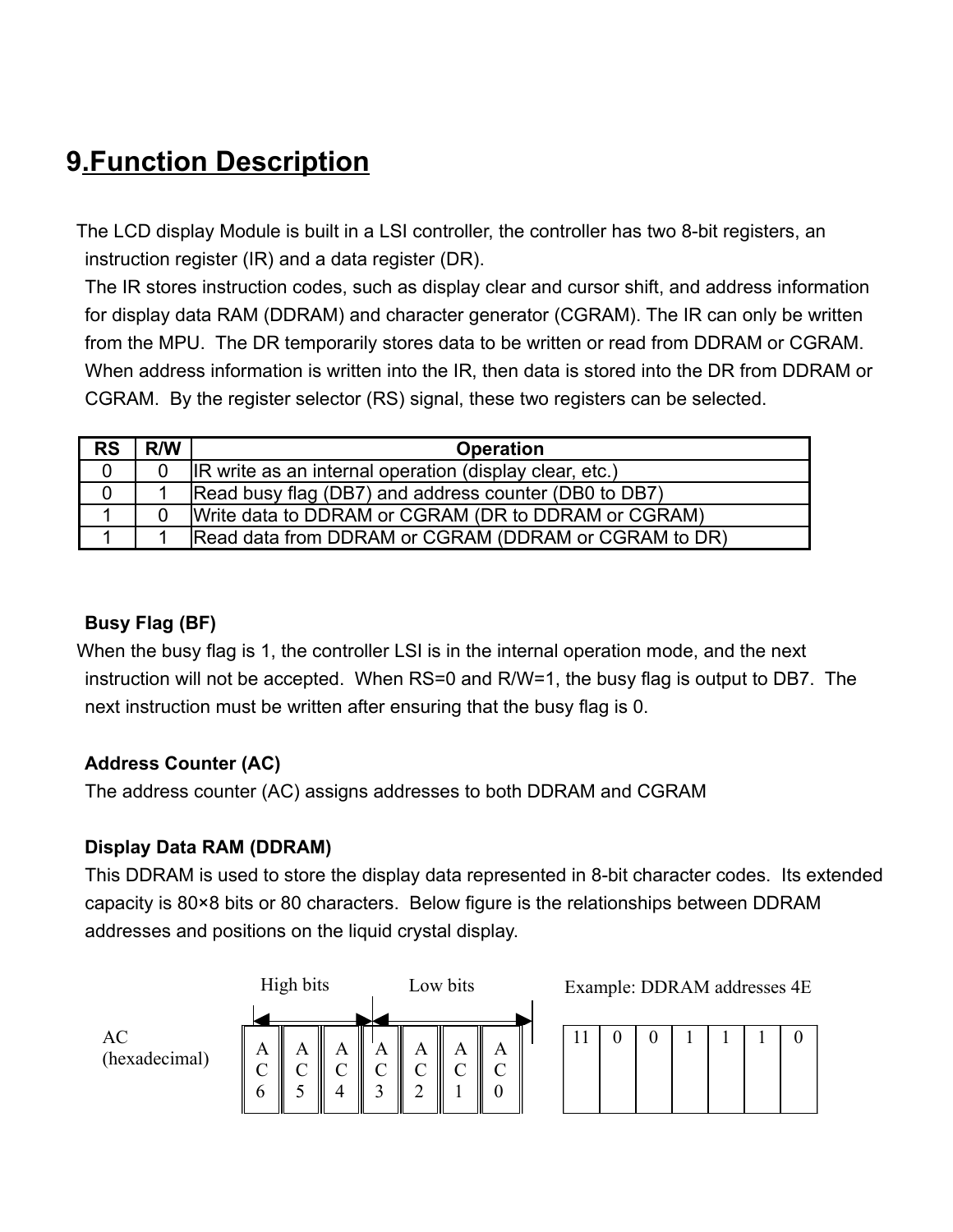#### Display position DDRAM address

1 2 3 4 5 6 7 8 9 10 11 12 13 14 15 16

| 40   41   42   43   44   45   46   47   48   49   4A   4B   4C   4D   4E   4F |  |  |  |  |  | $\vert$ 00 $\vert$ 01 $\vert$ 02 $\vert$ 03 $\vert$ 04 $\vert$ 05 $\vert$ 06 $\vert$ 07 $\vert$ 08 $\vert$ 09 $\vert$ 0A $\vert$ 0B $\vert$ 0C $\vert$ 0D $\vert$ 0E $\vert$ 0F |  |  |  |
|-------------------------------------------------------------------------------|--|--|--|--|--|---------------------------------------------------------------------------------------------------------------------------------------------------------------------------------|--|--|--|
|                                                                               |  |  |  |  |  |                                                                                                                                                                                 |  |  |  |

2-Line by 16-Character Display

#### **Character Generator ROM (CGROM)**

The CGROM generate 5×8 dot or 5×10 dot character patterns from 8-bit character codes. See Table 2.

#### **Character Generator RAM (CGRAM)**

 In CGRAM, the user can rewrite character by program. For 5×8 dots, eight character patterns can be written, and for 5×10 dots, four character patterns can be written.

Write into DDRAM the character code at the addresses shown as the left column of table 1. To show the character patterns stored in CGRAM.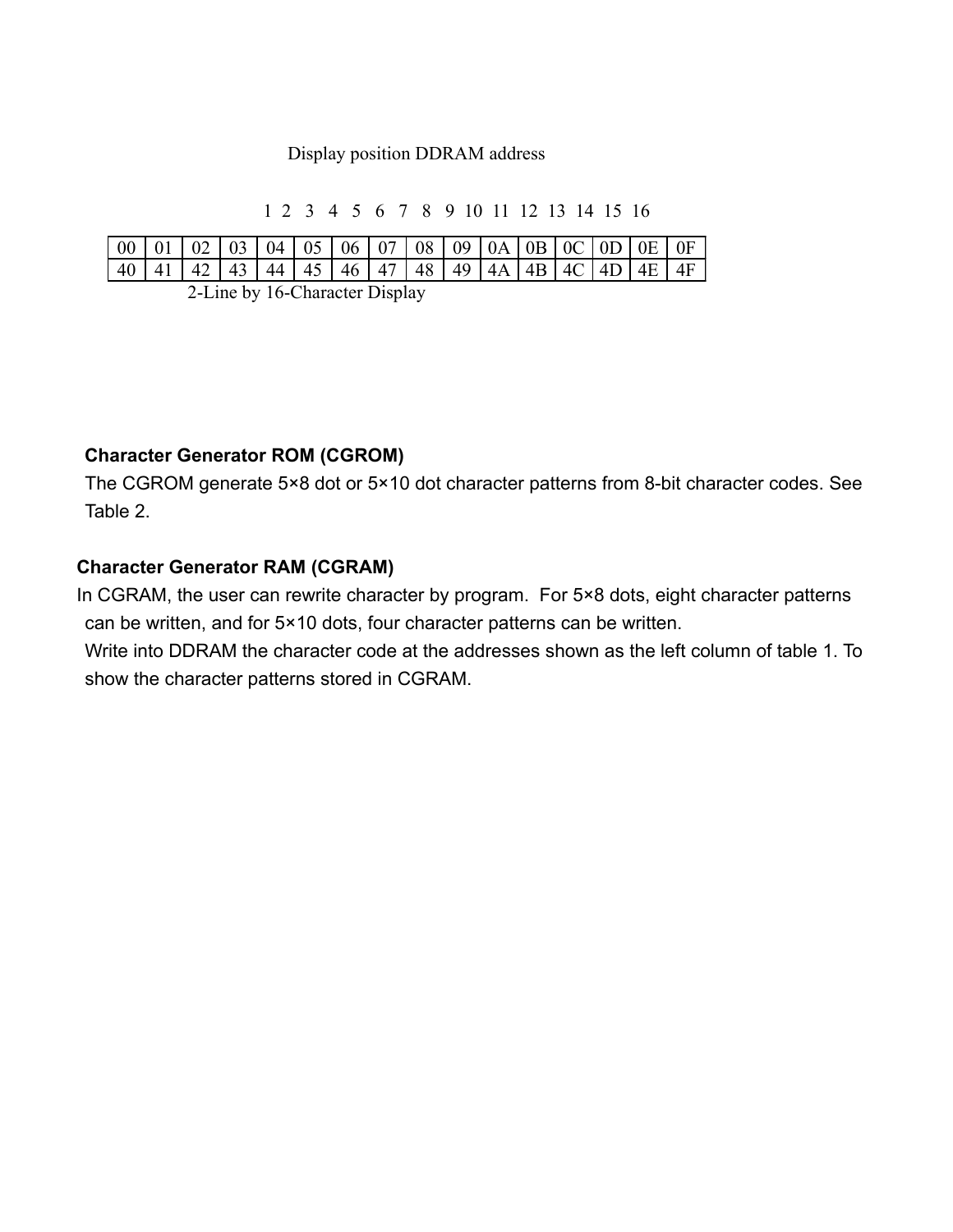#### **Relationship between CGRAM Addresses, Character Codes (DDRAM) and Character patterns**

#### **Table 1.**

| $\sigma$ and enarged patterns                                                                         |                                                                                                                                                                                                                                                                                     |                                                                                                                                                                                                                                                                                                                                                                                                                                                                                                                                                                        |                                              |
|-------------------------------------------------------------------------------------------------------|-------------------------------------------------------------------------------------------------------------------------------------------------------------------------------------------------------------------------------------------------------------------------------------|------------------------------------------------------------------------------------------------------------------------------------------------------------------------------------------------------------------------------------------------------------------------------------------------------------------------------------------------------------------------------------------------------------------------------------------------------------------------------------------------------------------------------------------------------------------------|----------------------------------------------|
| <b>Character Codes</b><br>(DDRAM data)                                                                | <b>CGRAM Address</b>                                                                                                                                                                                                                                                                | <b>Character Patterns</b><br>(CGRAM data)                                                                                                                                                                                                                                                                                                                                                                                                                                                                                                                              |                                              |
| 5 4 3 2 1 0<br>$\tau$<br>6                                                                            | 5 4 3 2 1 0                                                                                                                                                                                                                                                                         | 7 6 5 4 3 2 1 0                                                                                                                                                                                                                                                                                                                                                                                                                                                                                                                                                        |                                              |
| High<br>Low                                                                                           | High<br>Low                                                                                                                                                                                                                                                                         | High<br>Low                                                                                                                                                                                                                                                                                                                                                                                                                                                                                                                                                            |                                              |
| $0\ 0\ 0\ 0\ *\ 0\ 0\ 0$                                                                              | $\mathbf 0$<br>$\mathbf{0}$<br>$\Omega$<br>$\mathbf{0}$<br>$\mathbf 0$<br>1<br>1<br>$\mathbf 0$<br>$\Omega$<br>1<br>$\Omega$<br>$0\quad 0\quad 0$<br>$\Omega$<br>$\Omega$<br>1<br>$\mathbf{0}$<br>1<br>1<br>$\Omega$<br>1<br>1<br>1<br>1<br>$\mathbf{0}$<br>$\Omega$<br>$\mathbf 0$ | $\ast$<br>$\ast$<br>$\ast$<br>$\mathbf{O}$<br>$\ast$<br>$\ast$<br>$\mathbf{O}$<br>$0\quad 0$<br>∗<br>$\overline{0}$<br>∗<br>$\ast$<br>∗<br>$0\quad 0$<br>$\ast$<br>$\ast$<br>$\ast$<br>$\Omega$<br>$\ast$<br>$\Omega$<br>$\Omega$<br>∗<br>∗<br>$\Omega$<br>$\ast$<br>$\ast$<br>$\ast$<br>$\mathbf 0$<br>$\Omega$<br>$\mathbf{0}$<br>$\ast$<br>$\ast$<br>$\ast$<br>$\Omega$<br>$\Omega$<br>$\Omega$<br>$\ast$<br>$\ast$<br>$\ast$<br>$\Omega$<br>$\Omega$<br>$\Omega$<br>$\Omega$<br>$\Omega$<br>$\ast$<br>$\ast$<br>$\ast$<br>$\Omega$<br>$\mathbf{0}$<br>$\mathbf{0}$ | Character<br>pattern $(1)$<br>Cursor pattern |
| $0\; 0\; 0\; 0\; * \; 0\; 0\; 1$                                                                      | $\Omega$<br>$\Omega$<br>1<br>1<br>$\Omega$<br>0<br>1<br>$\Omega$<br>$0\quad 0\quad 1$<br>1<br>$\Omega$<br>$\Omega$<br>$\Omega$<br>1<br>1<br>1<br>$\Omega$<br>$\Omega$<br>$\Omega$<br>$\Omega$                                                                                       | $\ast$<br>$\ast$<br>$\ast$<br>$\mathbf{0}$<br>0<br>0<br>$\ast$<br>$\ast$<br>$\ast$<br>$\begin{matrix} 0 & 0 \end{matrix}$<br>$\ast$<br>$\ast$<br>$\ast$<br>$\mathbf{0}$<br>$\mathbf{O}$<br>$\ast$<br>$\ast$<br>$\ast$<br>$\overline{0}$<br>$\ast$<br>$\ast$<br>$\ast$<br>$\Omega$<br>$\Omega$<br>$\Omega$<br>$\ast$<br>$\Omega$<br>$\Omega$<br>$\ast$<br>∗<br>$\Omega$<br>$\Omega$<br>$\ast$<br>$\ast$<br>$\mathbf{0}$<br>$\mathbf{0}$<br>∗<br>$\mathbf{0}$<br>$\Omega$<br>$\Omega$<br>$\ast$<br>$*$<br>$\ast$                                                         | Character<br>pattern $(2)$<br>Cursor pattern |
|                                                                                                       | $\mathbf{0}$<br>$\Omega$<br>1                                                                                                                                                                                                                                                       |                                                                                                                                                                                                                                                                                                                                                                                                                                                                                                                                                                        |                                              |
| $\ast$                                                                                                |                                                                                                                                                                                                                                                                                     |                                                                                                                                                                                                                                                                                                                                                                                                                                                                                                                                                                        |                                              |
| $\mathbf{O}$<br>$\overline{0}$<br>$\mathbf{0}$<br>$\overline{1}$<br>$\mathbf{1}$<br>$\mathbf{O}$<br>1 | $1 \quad 1$<br>1<br>$\mathbf{0}$<br>1<br>$\Omega$<br>$\bf{0}$<br>1<br>1<br>1<br>$\Omega$                                                                                                                                                                                            | $\ast$<br>$\ast$<br>∗                                                                                                                                                                                                                                                                                                                                                                                                                                                                                                                                                  |                                              |

For 5 \* 8 dot character patterns

#### For 5 \* 10 dot character patterns

| 10 Got endructer patterns                  |                                                                                                                                                                                                                                                                                                                                  |                                                                                                                                                                                                                                                                                                                                                                                                                                                                                                                                                                                                                                           |
|--------------------------------------------|----------------------------------------------------------------------------------------------------------------------------------------------------------------------------------------------------------------------------------------------------------------------------------------------------------------------------------|-------------------------------------------------------------------------------------------------------------------------------------------------------------------------------------------------------------------------------------------------------------------------------------------------------------------------------------------------------------------------------------------------------------------------------------------------------------------------------------------------------------------------------------------------------------------------------------------------------------------------------------------|
| <b>Character Codes</b><br>(DDRAM data)     | <b>CGRAM Address</b>                                                                                                                                                                                                                                                                                                             | <b>Character Patterns</b><br>(CGRAM data)                                                                                                                                                                                                                                                                                                                                                                                                                                                                                                                                                                                                 |
| 7 6 5 4<br>3 2 1 0                         | 3 2 1<br>5.<br>$\overline{4}$<br>$\Omega$                                                                                                                                                                                                                                                                                        | 4 3 2<br>765<br>$\overline{1}$<br>- 0                                                                                                                                                                                                                                                                                                                                                                                                                                                                                                                                                                                                     |
| High<br>Low                                | High<br>Low                                                                                                                                                                                                                                                                                                                      | High<br>Low                                                                                                                                                                                                                                                                                                                                                                                                                                                                                                                                                                                                                               |
| $* 0 0 0$<br>$\Omega$<br>$0\quad 0\quad 0$ | $\Omega$<br>$\Omega$<br>0<br>0<br>$\Omega$<br>$\Omega$<br>1<br>$\Omega$<br>0<br>$\Omega$<br>0<br>$\mathbf{1}$<br>0<br>$\Omega$<br>1<br>1<br>$\Omega$<br>0<br>$\Omega$<br>$\Omega$<br>0<br>0<br>0<br>1<br>1<br>1<br>-1<br>$\Omega$<br>$\Omega$<br>O<br>$\Omega$<br>0<br>$\Omega$<br>$\Omega$<br>$\Omega$<br>1<br>0<br>0<br>ı<br>1 | $\ast$<br>$\ast$<br>$*$<br>$\Omega$<br>$\Omega$<br>0<br>0<br>0<br>$\ast$<br>$\ast$<br>$*$<br>0<br>$\Omega$<br>0<br>$\Omega$<br>$\Omega$<br>$\ast$<br>$*$<br>$*$<br>$\Omega$<br>0<br>$\ast$<br>$*$<br>$\ast$<br>$\Omega$<br>0<br>$\ast$<br>$*$<br>$\ast$<br>$\Omega$<br>$\Omega$<br>0<br>$\ast$<br>$*$<br>$\ast$<br>0<br>0<br>0<br>$\ast$<br>$\ast$<br>$*$<br>$\Omega$<br>$\ast$<br>$*$<br>$\ast$<br>$\Omega$<br>$\Omega$<br>0<br>$\Omega$<br>$\ast$<br>$*$<br>$\ast$<br>$\Omega$<br>0<br>0<br>$\Omega$<br>$\ast$<br>$*$<br>$\ast$<br>$\Omega$<br>$\Omega$<br>$\Omega$<br>0<br>$\ast$<br>$\ast$<br>$*$<br>$\mathbf{0}$<br>0<br>0<br>0<br>0 |
|                                            |                                                                                                                                                                                                                                                                                                                                  |                                                                                                                                                                                                                                                                                                                                                                                                                                                                                                                                                                                                                                           |
|                                            |                                                                                                                                                                                                                                                                                                                                  | $*$<br>$\ast$<br>$*$<br>$\ast$<br>$\ast$<br>$\ast$<br>$\ast$<br>$\ast$                                                                                                                                                                                                                                                                                                                                                                                                                                                                                                                                                                    |

Character pattern

Cursor pattern

 $\blacksquare$ : " High "

 $\overline{\phantom{a}}$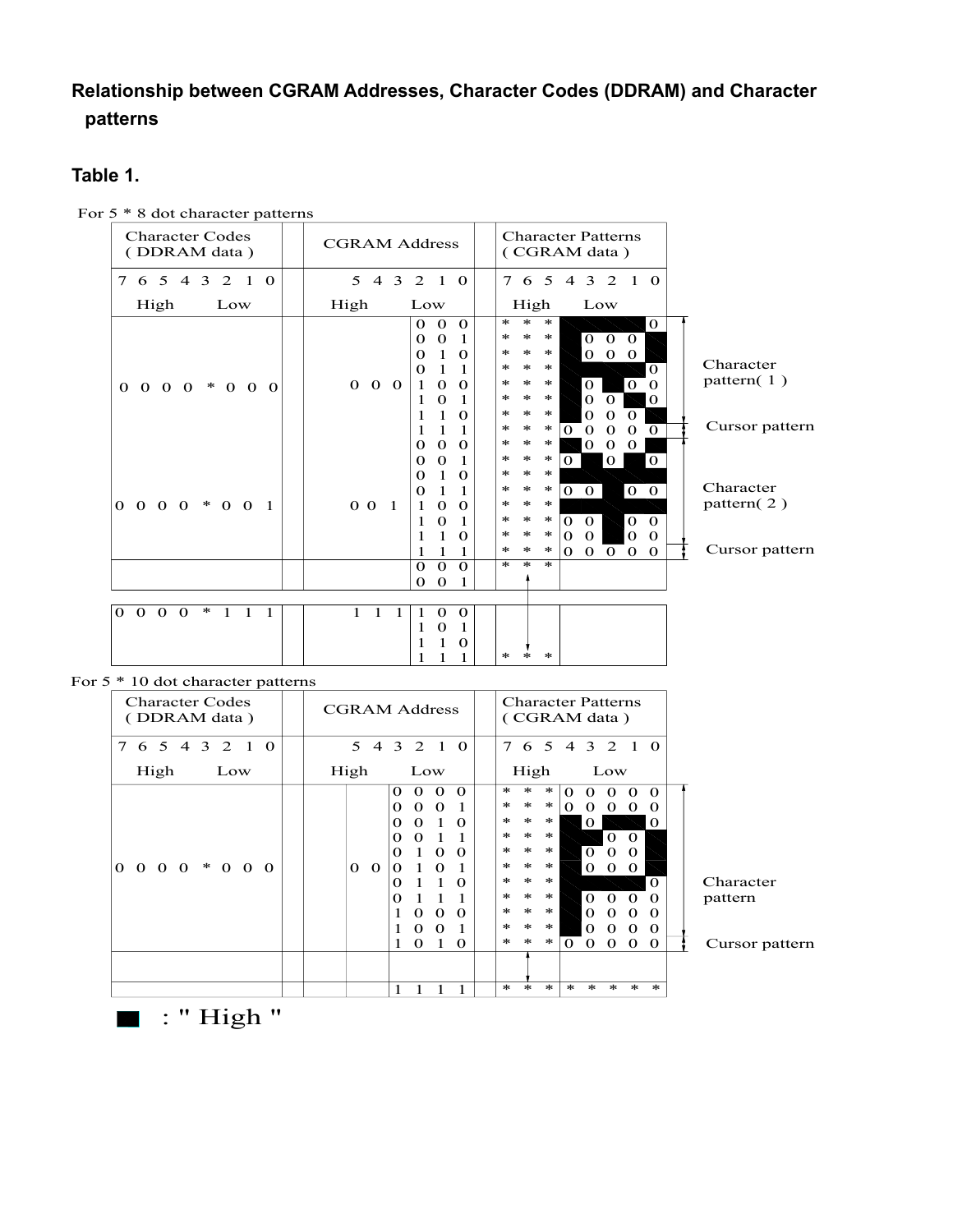### **10.Character Generator ROM Pattern**

#### **Table.2**

| $U$ pper<br>$\sqrt{4}$ bit<br>Lower<br>4 bit |                                       |                      |                |        |                                      |             | LLLL  LLLH LLHL LLHH LHLL LHLH LHHL LHHH HLLL HLLH HLHL HLHH HHLL HHLH HHHL HHHH |       |  |   |  |
|----------------------------------------------|---------------------------------------|----------------------|----------------|--------|--------------------------------------|-------------|----------------------------------------------------------------------------------|-------|--|---|--|
| ${\rm LLLL}$                                 | $\frac{\text{CG}}{\text{RAM}}$<br>(1) |                      |                |        |                                      |             |                                                                                  |       |  |   |  |
| ${\rm L}{\rm L}{\rm L}{\rm H}$               | (2)                                   | I                    |                |        |                                      |             |                                                                                  | ₩     |  |   |  |
| ${\rm LLHL}$                                 | (3)                                   |                      |                |        |                                      |             |                                                                                  | 58    |  |   |  |
| $\mathop{\rm LLHH}\nolimits$                 | (4)                                   |                      |                |        |                                      |             |                                                                                  | ă<br> |  |   |  |
| $\mbox{LHLL}$                                | (5)                                   |                      |                |        |                                      |             |                                                                                  |       |  |   |  |
| $\mathbf{L}\mathbf{H}\mathbf{L}\mathbf{H}$   | (6)                                   | 11                   |                |        |                                      |             |                                                                                  | 99    |  |   |  |
| $\mbox{LHHL}$                                | (7)                                   |                      |                |        |                                      |             |                                                                                  |       |  |   |  |
| LHHH                                         | (8)                                   | p                    |                |        |                                      |             |                                                                                  |       |  |   |  |
| $\operatorname{HLLL}$                        | (1)                                   |                      |                |        |                                      |             |                                                                                  |       |  |   |  |
| $\operatorname{HLLH}$                        | (2)                                   |                      |                |        |                                      |             |                                                                                  |       |  | I |  |
| $\operatorname{HLHL}$                        | (3)                                   |                      |                |        |                                      |             |                                                                                  |       |  |   |  |
| ${\rm H}{\rm L}{\rm H}{\rm H}$               | (4)                                   | Ξ                    | $\blacksquare$ | Ĩ      | I<br>$\overline{\phantom{a}}$ .<br>Η | ۰.          |                                                                                  | Е     |  |   |  |
| $\operatorname{HHLL}$                        | (5)                                   | 15                   |                | i      | Η<br>Д,                              | :<br>:<br>: |                                                                                  |       |  |   |  |
| $\operatorname{HHLH}$                        | (6)                                   |                      |                | H      | į                                    | ٠<br>×<br>z |                                                                                  |       |  |   |  |
| $\operatorname{HHHL}$                        | (7)                                   | $\ddot{\phantom{a}}$ | п              | H<br>I | i<br>I                               |             |                                                                                  |       |  |   |  |
| $\rm HHHH$                                   | $(\,8\,)$                             |                      |                | I      |                                      | Ξ           |                                                                                  |       |  | ₩ |  |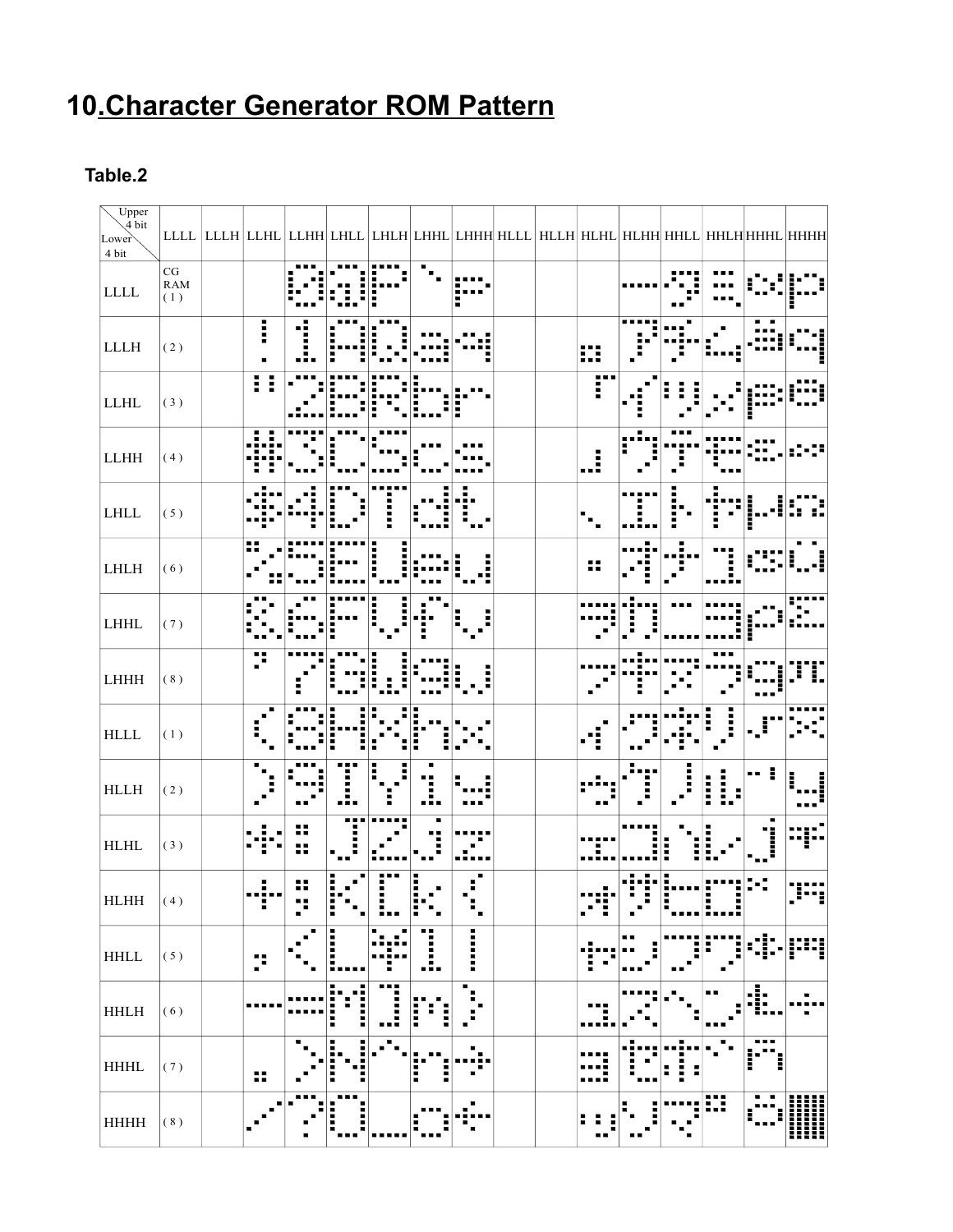### **11.Instruction Table**

| <b>Instruction</b>                      |              |          |              |                | <b>Instruction Code</b> |                |                                     |                |                             |                          | <b>Description</b>                                                                                                                             | <b>Execution time</b> |
|-----------------------------------------|--------------|----------|--------------|----------------|-------------------------|----------------|-------------------------------------|----------------|-----------------------------|--------------------------|------------------------------------------------------------------------------------------------------------------------------------------------|-----------------------|
|                                         | <b>RS</b>    | R/W      | DB7          |                |                         |                |                                     |                | DB6 DB5 DB4 DB3 DB2 DB1 DB0 |                          |                                                                                                                                                | $(fosc=270Khz)$       |
| Clear<br>Display                        | 0            | 0        | 0            | 0              | 0                       | 0              | 0                                   | 0              | 0                           | 1                        | Write "00H" to DDRAM and set<br>DDRAM address to "00H" from AC                                                                                 | 1.53ms                |
| Return<br>Home                          | $\Omega$     | $\Omega$ | $\Omega$     | $\mathbf{0}$   | 0                       | $\Omega$       | $\Omega$                            | $\mathbf{0}$   | 1                           | $\overline{\phantom{a}}$ | Set DDRAM address to "00H" from<br>AC and return cursor to its original<br>position if shifted. The contents of<br>DDRAM are not changed.      | 1.53ms                |
| <b>Entry Mode</b><br>Set                | 0            | 0        | 0            | 0              | 0                       | 0              | 0                                   | 1              | $1/D$                       | <b>SH</b>                | Assign cursor moving direction and<br>enable the shift of entire display.                                                                      | $39\mu s$             |
| Display<br>ON/OFF<br>Control            | $\Omega$     | $\Omega$ | $\Omega$     | $\Omega$       | $\Omega$                | $\Omega$       | $\mathbf{1}$                        | D              | $\mathsf{C}$                | B                        | Set display (D), cursor (C), and<br>blinking of cursor (B) on/off control<br>bit.                                                              | $39\mus$              |
| Cursor or<br>Display Shift              | $\Omega$     | $\Omega$ | $\Omega$     | 0              | 0                       | 1              | S/C                                 | R/L            | $\overline{a}$              |                          | Set cursor moving and display shift<br>control bit, and the direction, without<br>changing of DDRAM data.                                      | $39\mu s$             |
| Function<br>Set                         | 0            | $\Omega$ | $\Omega$     | $\Omega$       | $\mathbf{1}$            | <b>DL</b>      | N                                   | F              | ÷                           |                          | Set interface data length (DL:8-bit/4-<br>bit), numbers of display line (N:2-<br>line/1-line) and, display font type<br>(F:5×11 dots/5×8 dots) | $39\mu$ s             |
| Set CGRAM<br><b>Address</b>             | $\Omega$     | $\Omega$ | $\mathbf{0}$ | $\mathbf{1}$   |                         |                | $AC5$   AC4   AC3   AC2   AC1       |                |                             |                          | AC0 Set CGRAM address in address<br>counter.                                                                                                   | $39\mus$              |
| <b>Set DDRAM</b><br><b>Address</b>      | $\Omega$     | 0        | 1            |                |                         |                | $AC6$   AC5   AC4   AC3   AC2   AC1 |                |                             |                          | AC0 Set DDRAM address in address<br>counter.                                                                                                   | $39\mu s$             |
| Read Busy<br>Flag and<br><b>Address</b> | $\Omega$     | 1        | <b>BF</b>    |                |                         |                | $AC6$ $AC5$ $AC4$ $AC3$             | $AC2$ $AC1$    |                             |                          | AC0 Whether during internal operation or<br>not can be known by reading BF.<br>The contents of address counter can<br>also be read.            | $0\mu$ s              |
| <b>Write Data</b><br>to RAM             | 1            | 0        | D7           | D <sub>6</sub> | D <sub>5</sub>          | D <sub>4</sub> | D <sub>3</sub>                      | D <sub>2</sub> | D <sub>1</sub>              | D <sub>0</sub>           | Write data into internal RAM<br>(DDRAM/CGRAM).                                                                                                 | $43\mus$              |
| <b>Read Data</b><br>from RAM            | $\mathbf{1}$ | 1        | D7           | D <sub>6</sub> | D <sub>5</sub>          | D <sub>4</sub> | D <sub>3</sub>                      | D <sub>2</sub> | D <sub>1</sub>              | D <sub>0</sub>           | Read data from internal RAM<br>(DDRAM/CGRAM).                                                                                                  | $43\mus$              |

 $*$  " - " : don't care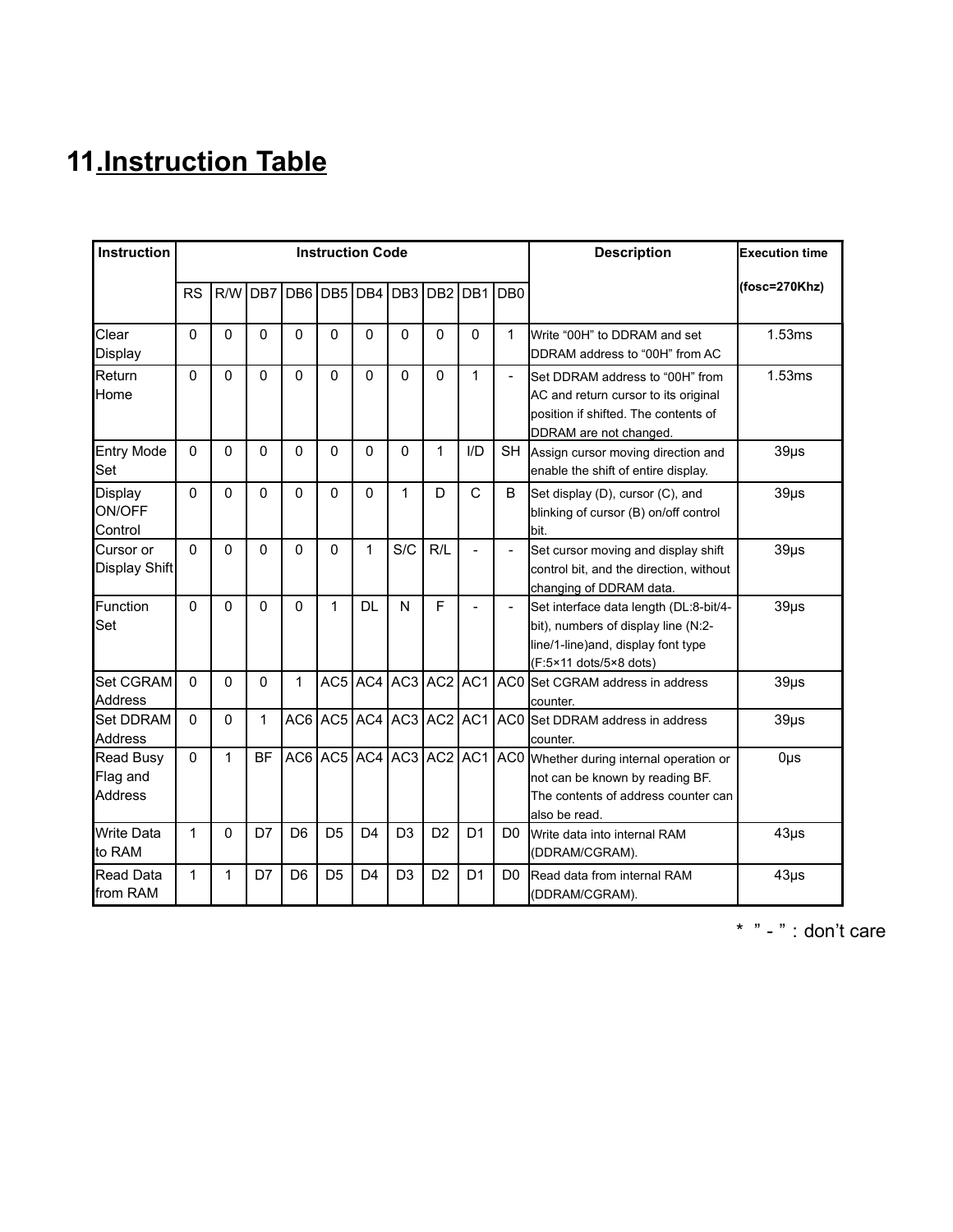### **12.Timing Characteristics**

### **12.1 Write Operation**



|                                       |                     |     |     |     | Ta=25°C, VDD=5.0± 0.5V |
|---------------------------------------|---------------------|-----|-----|-----|------------------------|
| Item                                  | Symbol              | Min | Typ | Max | Unit                   |
| Enable cycle time                     | $t_{\text{cycE}}$   | 400 |     |     | ns                     |
| Enable pulse width (high level)       | PW <sub>EH</sub>    | 150 |     |     | ns                     |
| Enable rise/fall time                 | $t_{Er}$ , $t_{Ef}$ |     |     | 25  | ns                     |
| Address set-up time (RS, R/W to<br>E) | $t_{AS}$            | 30  |     |     | ns                     |
| Address hold time                     | $t_{AH}$            | 10  |     |     | ns                     |
| Data set-up time                      | t <sub>DSW</sub>    | 40  |     |     | ns                     |
| Data hold time                        | $t_{H}$             | 10  |     |     | ns                     |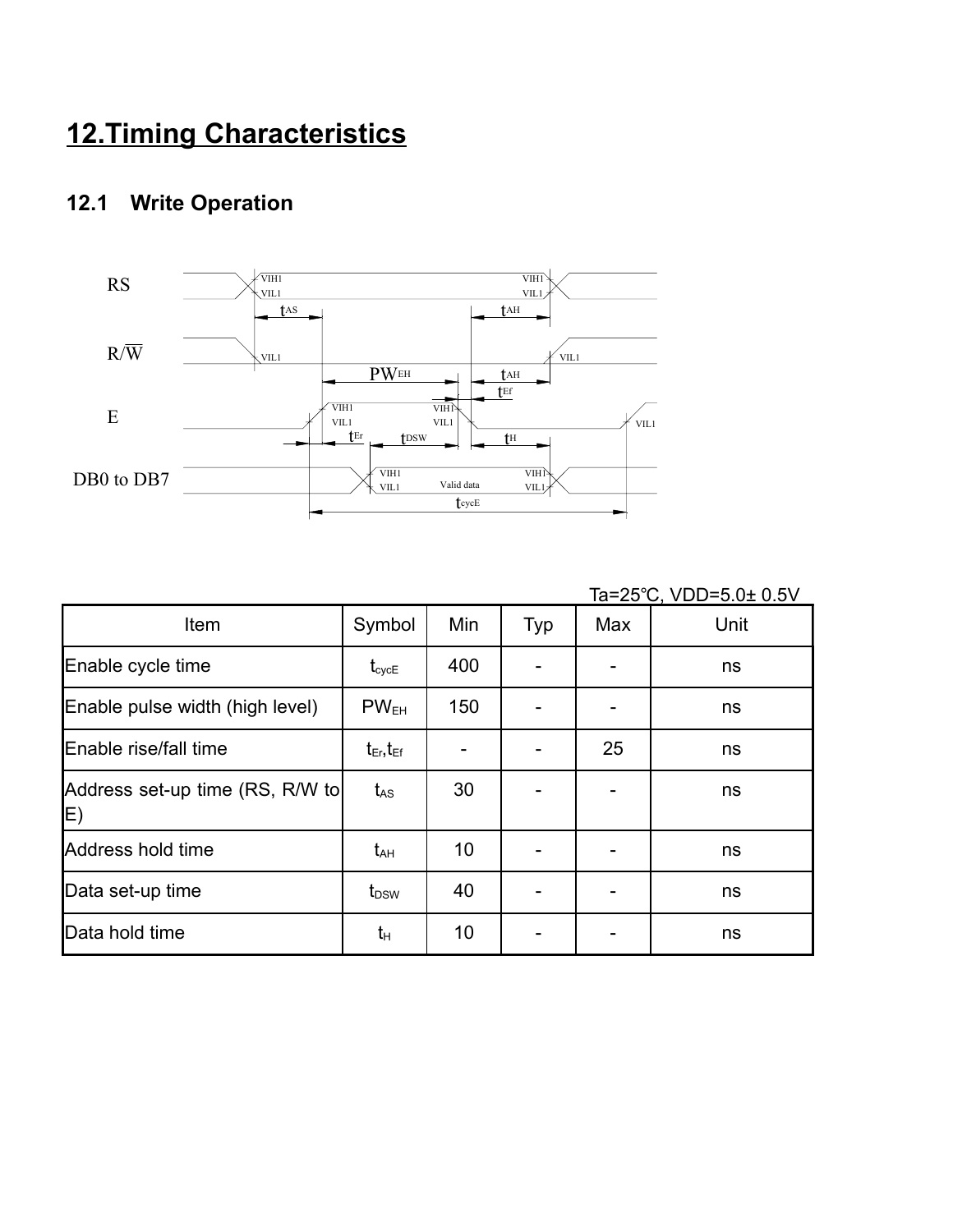### **12.2 Read Operation**



NOTE: \*VOL1 is assumed to be 0.8V at 2 MHZ operation.

|                                 |                              |     |     |     | <u>1874 - 1875 - 1886 - 1896 - 1897 - 1898 - 1899 - 1899 - 1899 - 1899 - 1899 - 1899 - 1899 - 1899 - 1899 - 189</u> |
|---------------------------------|------------------------------|-----|-----|-----|---------------------------------------------------------------------------------------------------------------------|
| Item                            | Symbol                       | Min | Typ | Max | Unit                                                                                                                |
| Enable cycle time               | $\mathfrak{t}_{\text{cycE}}$ | 400 |     |     | ns                                                                                                                  |
| Enable pulse width (high level) | $PW_{EH}$                    | 150 |     |     | ns                                                                                                                  |
| Enable rise/fall time           | $t_{Er}$ , $t_{Ef}$          |     |     | 25  | ns                                                                                                                  |
| Address set-up time (RS, R/W to | $t_{\rm AS}$                 | 30  |     |     | ns                                                                                                                  |
| E)                              |                              |     |     |     |                                                                                                                     |
| Address hold time               | $t_{AH}$                     | 10  |     |     | ns                                                                                                                  |
| Data delay time                 | $t_{\text{DDR}}$             |     |     | 100 | ns                                                                                                                  |
| Data hold time                  | $t_{\text{DHR}}$             | 20  |     |     | ns                                                                                                                  |

 $Ta = 25^\circ C$   $VDD = 5.0 + 0.5V$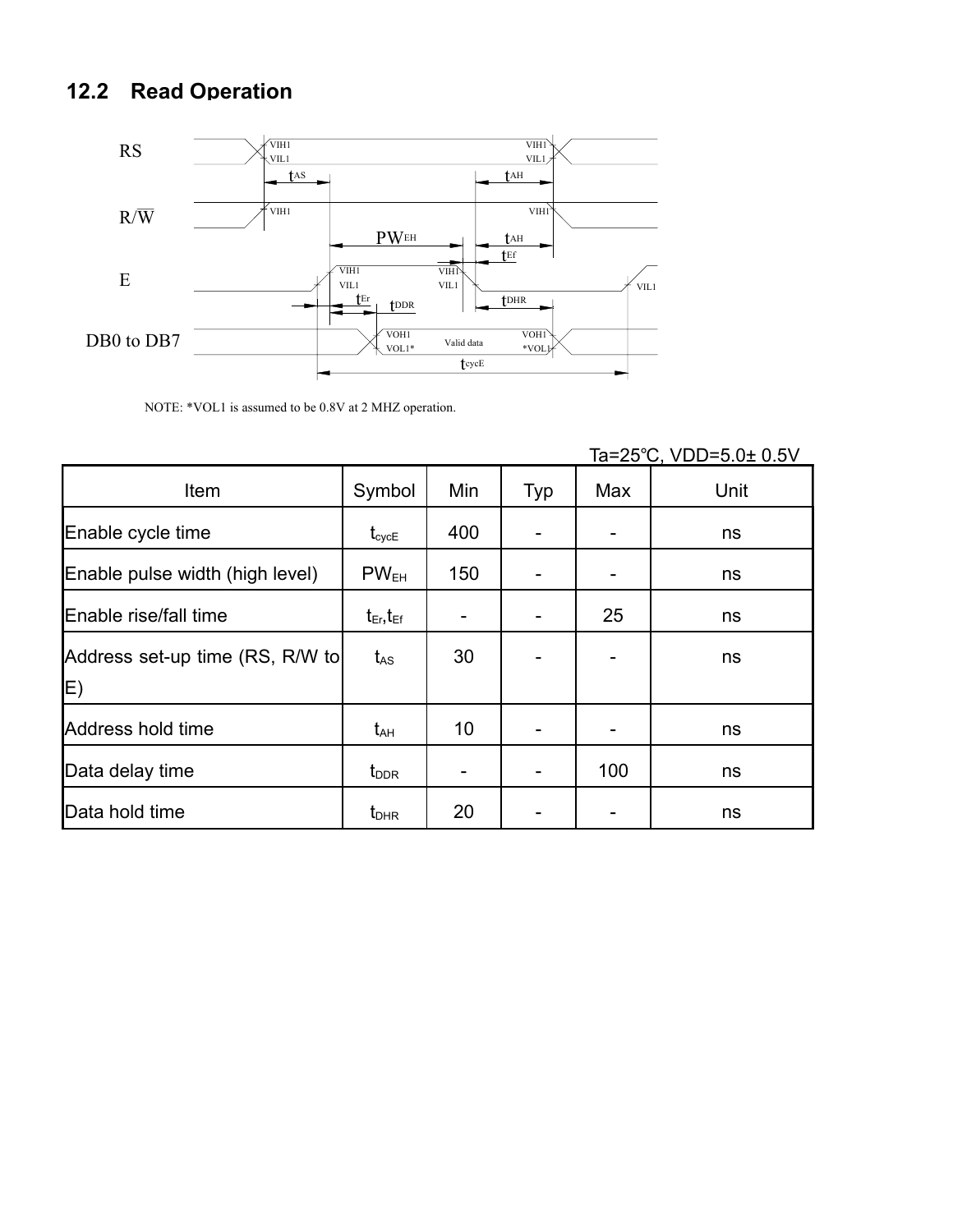### **13.Initializing of LCM**

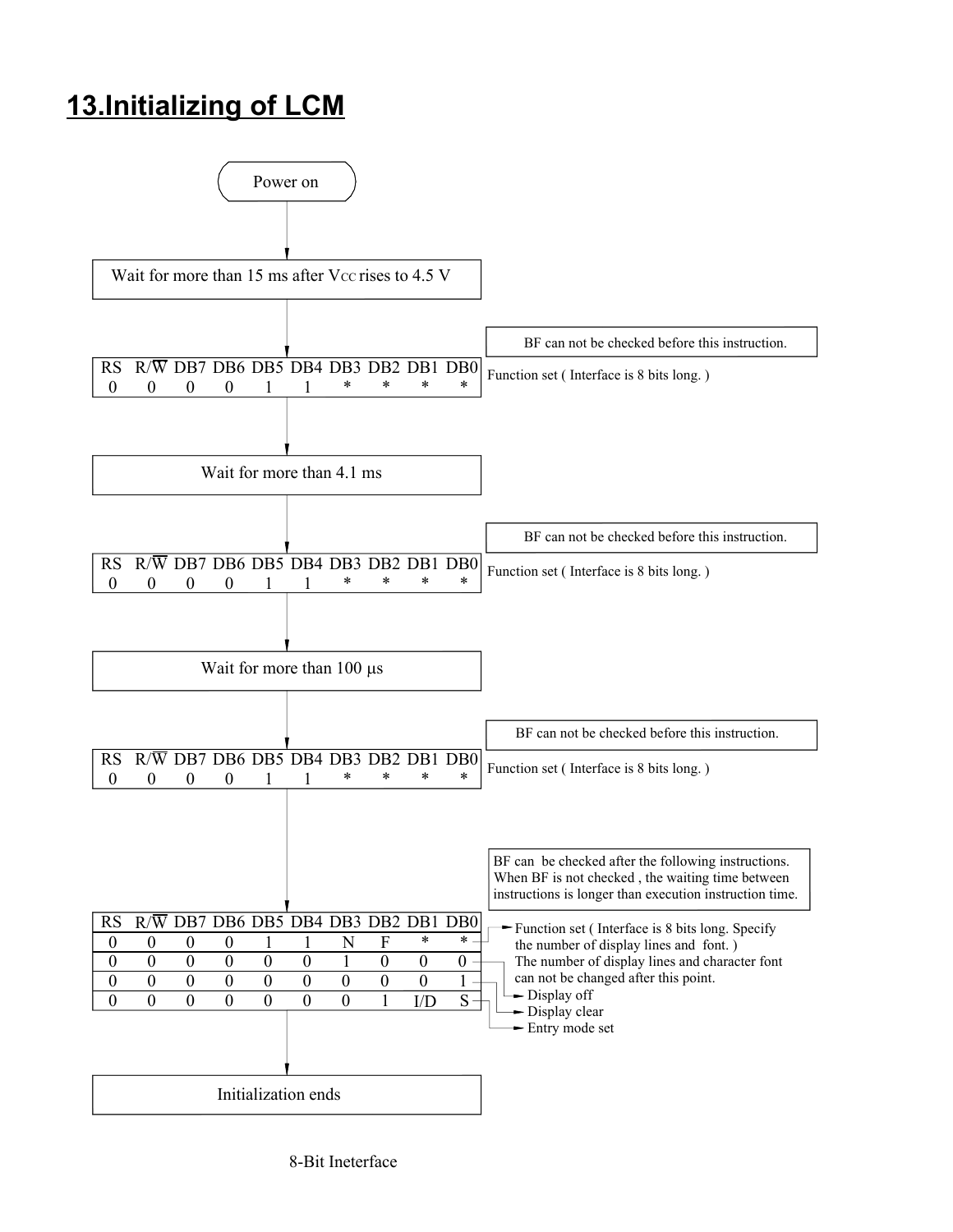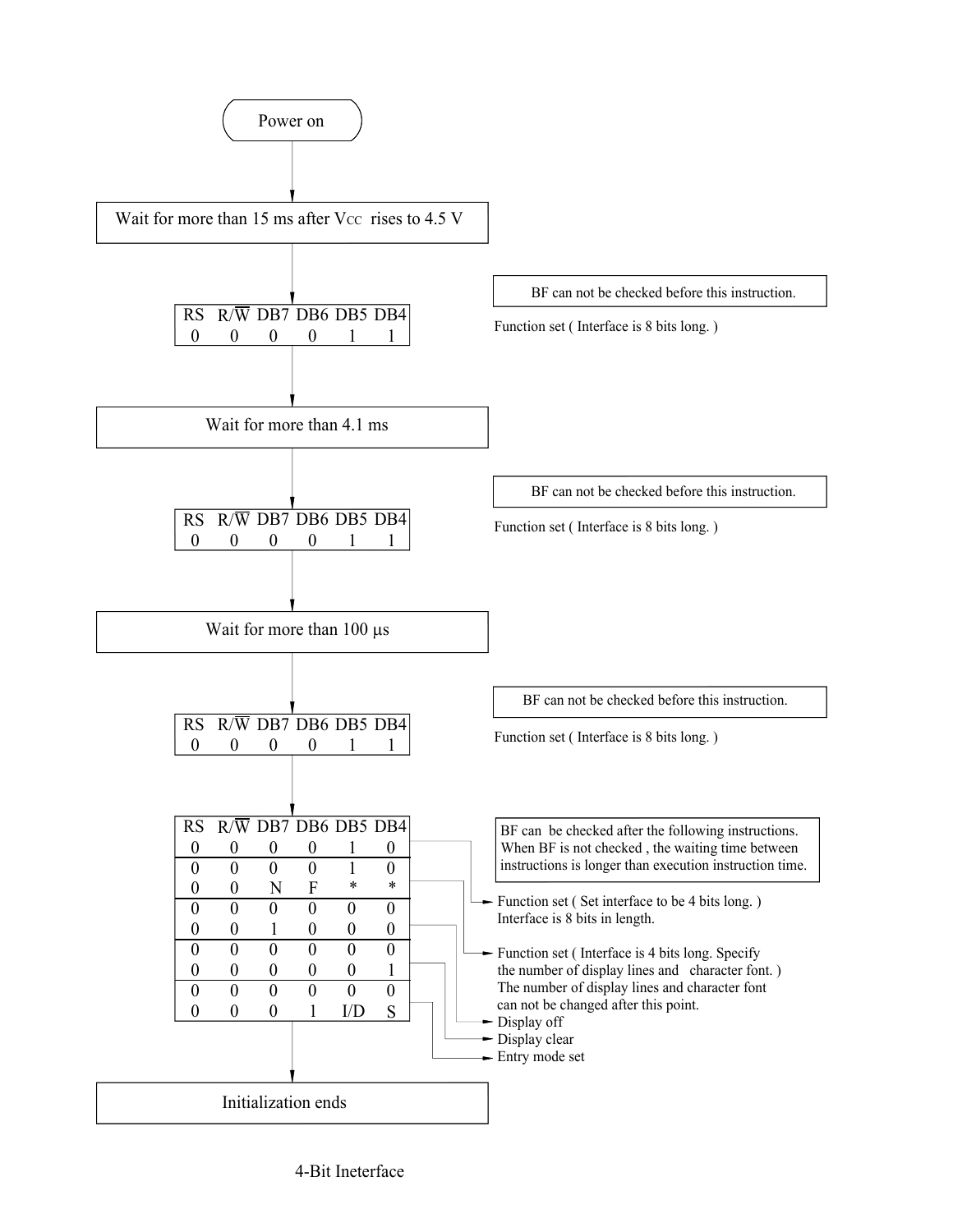### 14.Reliability

#### **Content of Reliability Test (wide temperature, -20**℃**~70 )** ℃

|                           | <b>Environmental Test</b>                          |                            |                |
|---------------------------|----------------------------------------------------|----------------------------|----------------|
| <b>Test Item</b>          | <b>Content of Test</b>                             | <b>Test Condition</b>      | <b>Note</b>    |
| <b>High Temperature</b>   | Endurance test applying the high storage           | 80°C                       | $\overline{c}$ |
| storage                   | temperature for a long time.                       | 200hrs                     |                |
| Low Temperature           | Endurance test applying the high storage           | $-30^{\circ}$ C            | 1,2            |
| storage                   | temperature for a long time.                       | 200hrs                     |                |
| <b>High Temperature</b>   | Endurance test applying the electric stress        | $70^{\circ}$ C             |                |
| Operation                 | (Voltage & Current) and the thermal stress to the  | 200hrs                     |                |
|                           | element for a long time.                           |                            |                |
| Low Temperature           | Endurance test applying the electric stress under  | $-20^{\circ}$ C            | 1              |
| Operation                 | low temperature for a long time.                   | 200hrs                     |                |
| High Temperature/         | The module should be allowed to stand at           | 60°C,90%RH                 | 1,2            |
| <b>Humidity Operation</b> | 60°C,90%RH max                                     | 96hrs                      |                |
|                           | For 96hrs under no-load condition excluding the    |                            |                |
|                           | polarizer,                                         |                            |                |
|                           | Then taking it out and drying it at normal         |                            |                |
|                           | temperature.                                       |                            |                |
| Thermal shock             | The sample should be allowed stand the             | $-20^{\circ}C/70^{\circ}C$ |                |
| resistance                | following 10 cycles of                             | 10 cycles                  |                |
|                           | operation                                          |                            |                |
|                           | -20 $^{\circ}$ C 25 $^{\circ}$ C 70 $^{\circ}$ C   |                            |                |
|                           |                                                    |                            |                |
|                           | 30min 5min<br>30min                                |                            |                |
|                           | 1 cycle                                            |                            |                |
| Vibration test            | Endurance test applying the vibration during       | Total fixed                | 3              |
|                           | transportation and using.                          | amplitude :1.5mm           |                |
|                           |                                                    | Vibration                  |                |
|                           |                                                    | Frequency:                 |                |
|                           |                                                    | $10-55$ Hz                 |                |
|                           |                                                    | One cycle 60               |                |
|                           |                                                    | seconds to 3               |                |
|                           |                                                    | directions of X, Y, Z      |                |
|                           |                                                    | for<br>Each 15             |                |
|                           |                                                    | minutes                    |                |
| Static electricity test   | Endurance test applying the electric stress to the | $VS = 800V$ , $RS = 1.5k$  |                |
|                           | terminal.                                          | Ω                          |                |
|                           |                                                    | $CS=100pF$                 |                |
|                           |                                                    | 1 time                     |                |

Note1: No dew condensation to be observed.

Note2: The function test shall be conducted after 4 hours storage at the normal

Temperature and humidity after remove from the test chamber.

Note3: Vibration test will be conducted to the product itself without putting it in a container.